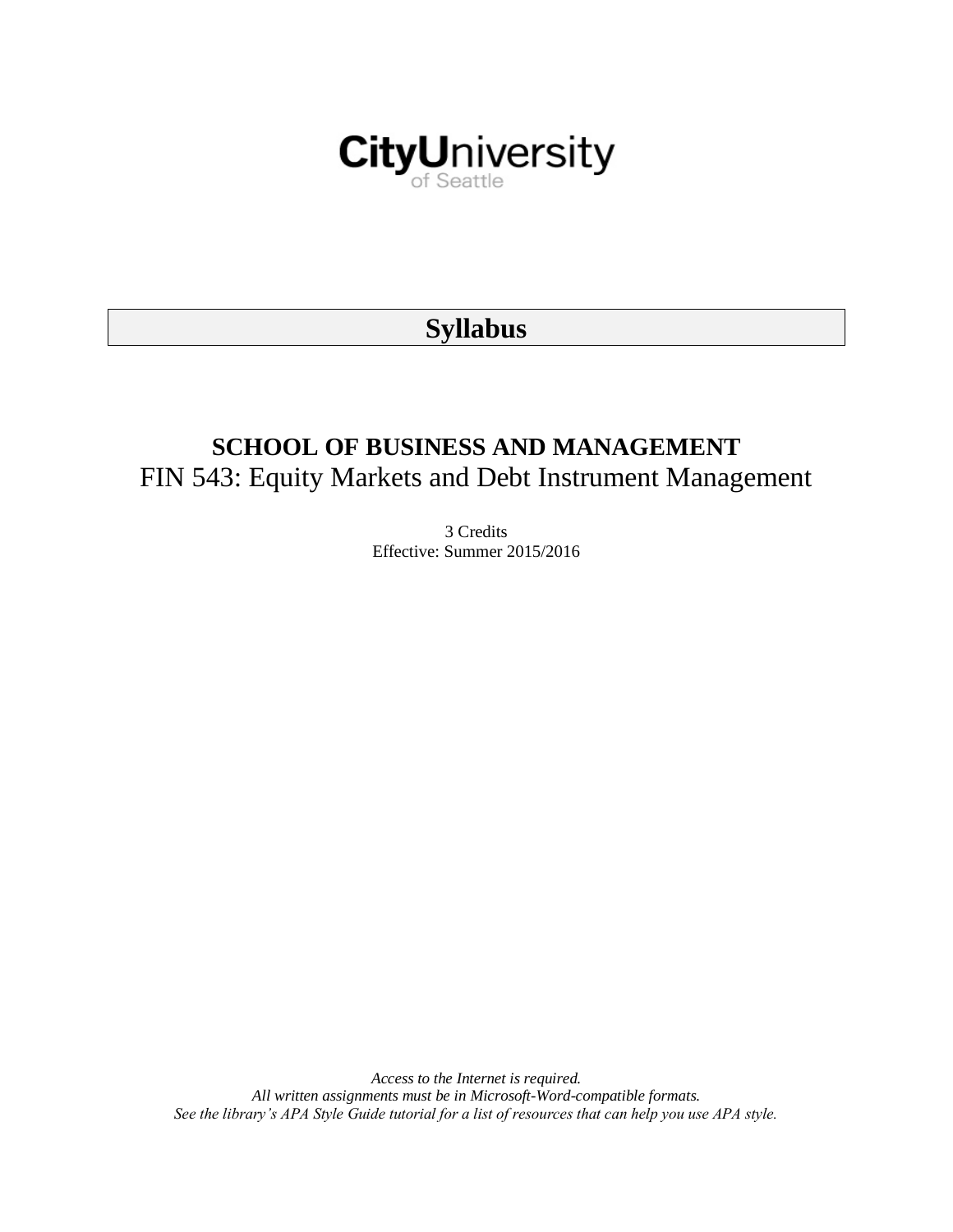## **FACULTY**

Faculty Name: FACULTY NAME

#### Contact Information: CONTACT INFORMATION

#### [INSTRUCTOR MAY INSERT PERSONAL MESSAGE IF DESIRED]

## **COURSE DESCRIPTION**

This course takes a comprehensive look at how markets are organized and how trading occurs. It establishes a framework for understanding how existing markets are established, how trading occurs in them, and how they evolve over time. Students learn how the markets in securities and capital investments function, how to value a security, how to create and manage a portfolio, and the role of debt instruments in finance. Finally, the dynamics of behavioral finance, and its effect on trading and value, will be studied.

## **COURSE RESOURCES**

Required and recommended resources to complete coursework and assignments are available from the [Course Document Lookup.](https://documents.cityu.edu/coursedocumentlookup.aspx)

## **CITYU LEARNING GOALS**

This course supports the following City University learning goals:

- Professional competency and professional identity
- Critical thinking and information literacy

## **COURSE OUTCOMES**

In this course, learners:

- Compute a valuation and plan for a stock sale.
- Demonstrate the ability to make investment and trading decisions.
- Complete a portfolio analysis and, based on this analysis, make investment recommendations.
- Analyze fiscal and economic information to guide strategic financial decision making.

## **CORE CONCEPTS, KNOWLEDGE, AND SKILLS**

- How commercial paper is valued
- How investments are made and trading occurs
- How investments are valued.
- How the industry itself is organized and functions.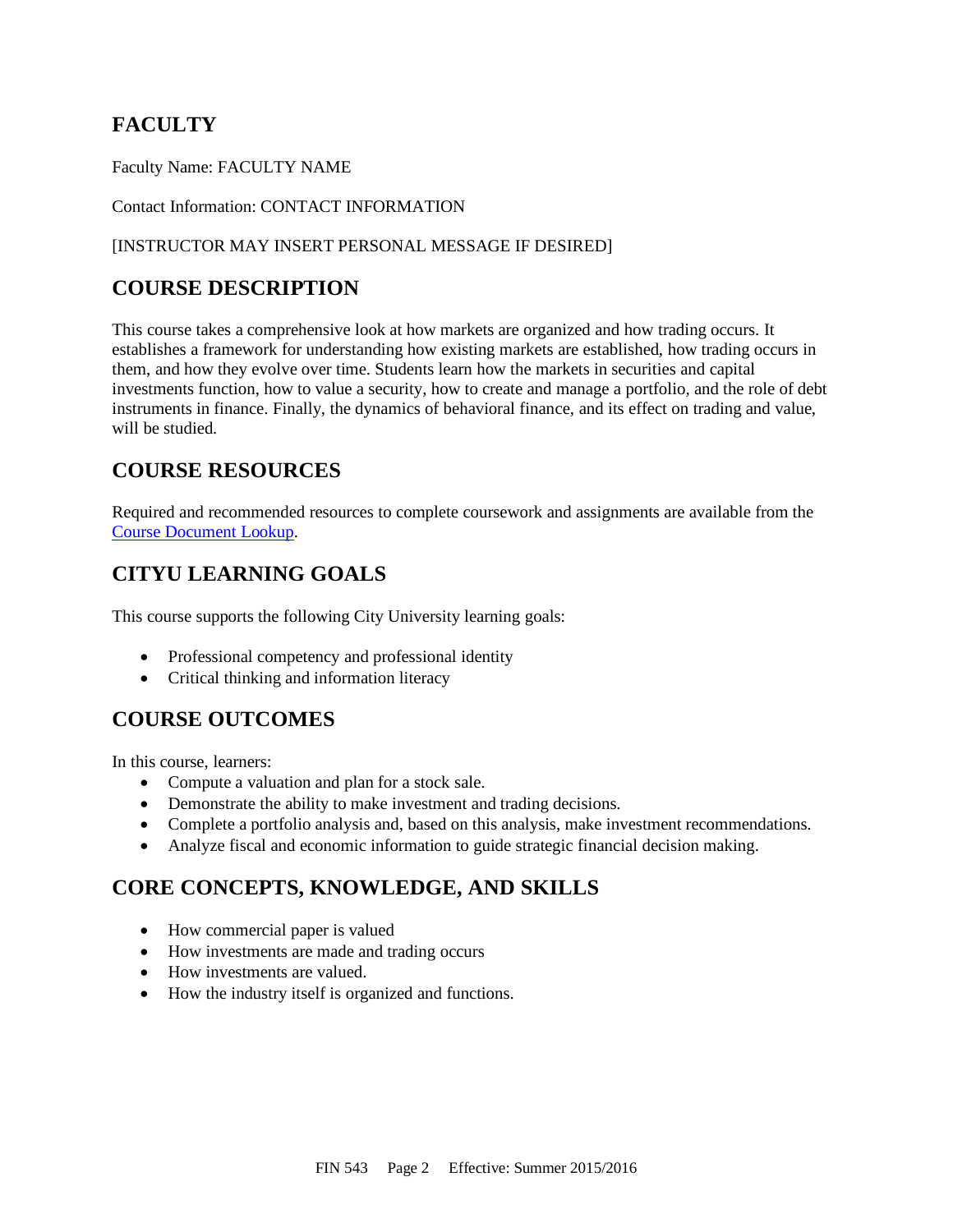## **OVERVIEW OF COURSE GRADING**

The grades earned for the course will be derived using City University of Seattle's decimal grading system, based on the following:

| <b>Overview of Required Assignments</b>      | <b>Points</b> |  |
|----------------------------------------------|---------------|--|
| <b>Instructor Determine Assignment</b>       | 100           |  |
| Portfolio Management                         | 300           |  |
| <b>Detailed Financial Statement Analysis</b> | 300           |  |
| End of Course Comprehensive Evaluation       | 300           |  |
| <b>TOTAL</b>                                 | 1,000         |  |

## **SPECIFICS OF COURSE ASSIGNMENTS**

The instructor will provide grading rubrics that will provide more detail as to how this assignment will be graded.

#### Instructor Determine Assignment

The instructor will provide additional instructions about specific activities, points possible for activities and grading criteria for specific activities. These activities may include but are not limited to discussion room requirements, additional assignments, and quizzes.

| <b>Components</b> | % of Grade |
|-------------------|------------|
| Requirements      | 100        |
| <b>TOTAL</b>      | 100%       |

#### Portfolio Management

Students will create and manage an investment portfolio in accordance with a widely accepted portfolio management technique, such as fundamental or technical analysis. Students must justify their portfolio holdings based on the management philosophy selected. Students must also select an appropriate benchmark to measure performance against. At the end of the quarter, students will compare the standard deviation and return of their portfolio and the benchmark. No points will be given for the results of the comparison, as 10 weeks is too short of a time span. Instead, students will be evaluated on their ability construct a portfolio per a selected philosophy, select an appropriate benchmark, and correctly calculate the ending risk and return characteristics of the portfolio versus the benchmark.

| <b>Components</b>                             | % of Grade |
|-----------------------------------------------|------------|
| APA Style (citations, references, formatting) | 15%        |
| Application of quantitative literacy          | 30%        |
| Portfolio Therory and Performance Appraisal   | 55%        |
| <b>TOTAL</b>                                  | 100%       |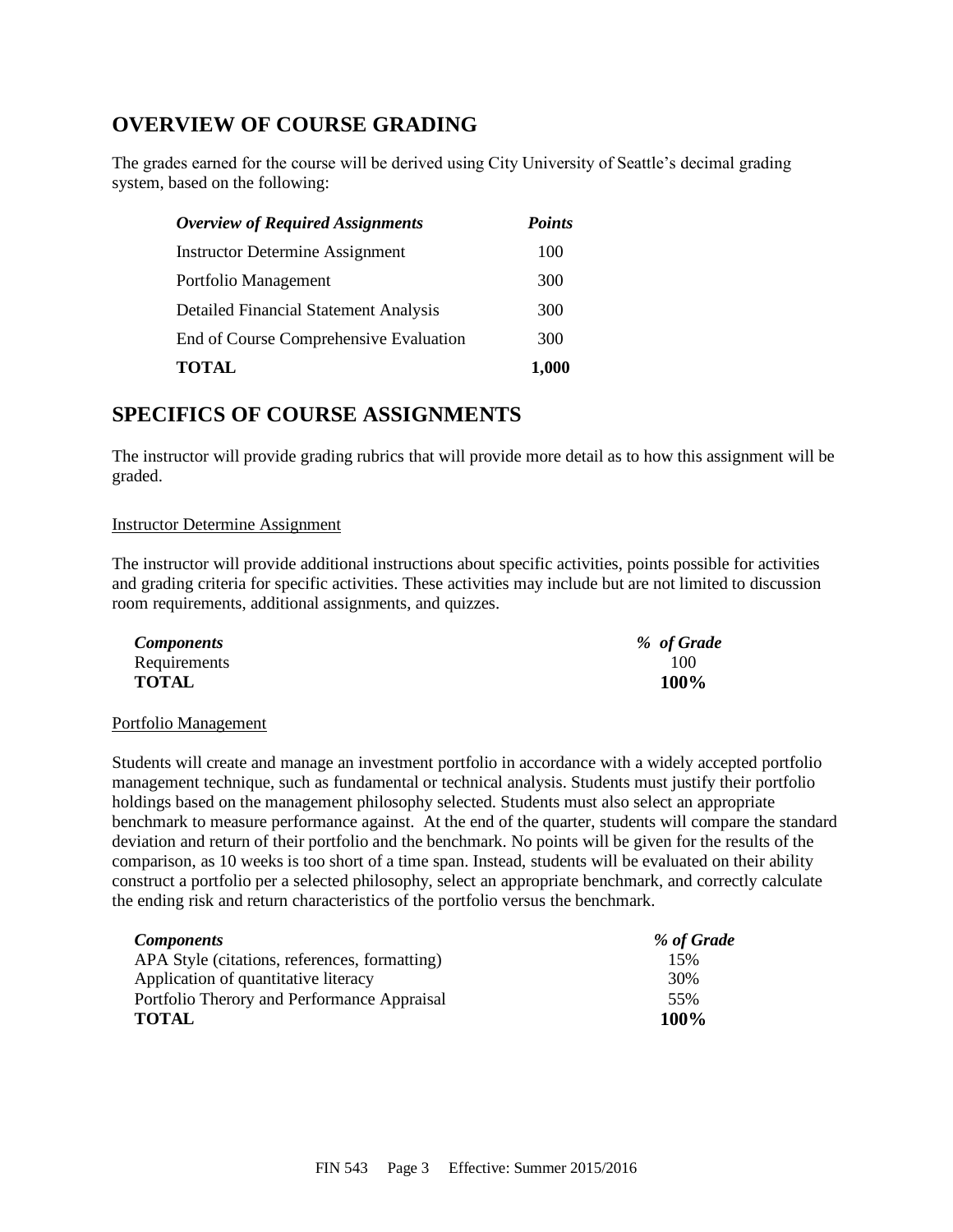#### Detailed Financial Statement Analysis

Students will conduct a detailed financial statement analysis of one of the companies in the casebook. Students will use tools such as DuPont decomposition of ROE and RNOA framework in their analysis. The analysis must also provide interpretation of disclosures, earnings properties and the information environment of the firm, including evaluating earnings persistence and earnings quality, market reactions to financial information, links between disclosures and credit ratings, and alternative and supplemental sources of financial information such as management earnings releases, non-GAAP earnings, and the role of analysts. Students must then recommend a buy, hold, or sell rating and cite their analysis to justify their recommendation. The report should contain at least 2,500 words.

| <b>Components</b>                           | % of Grade |
|---------------------------------------------|------------|
| Valuation                                   | 50%        |
| Critical use and application of information | 50%        |
| <b>TOTAL</b>                                | 100%       |

#### End of Course Comprehensive Evaluation

Students will complete a comprehensive assessment at the end of the course that covers each course outcome. Students are responsible for all material covered in the course. Questions will be multiple choice.

| <i>Components</i>      | % of Grade |
|------------------------|------------|
| <b>Correct Answers</b> | 100\%      |
| <b>TOTAL</b>           | 100%       |

## **COURSE POLICIES**

#### **Late Assignments**

LATE ASSIGNMENT

#### **Participation**

#### PARTICIPATION

#### **Professional Writing**

Assignments require error-free writing that uses standard English conventions and logical flow of organization to address topics clearly, completely, and concisely. CityU requires the use of APA style.

## **UNIVERSITY POLICIES**

You are responsible for understanding and adhering to all of City University of Seattle's academic policies. The most current versions of these policies can be found in the [University Catalog](http://cityu.edu/pdf/CityU_CourseCatalog.pdf) that is linked from the CityU Web site.